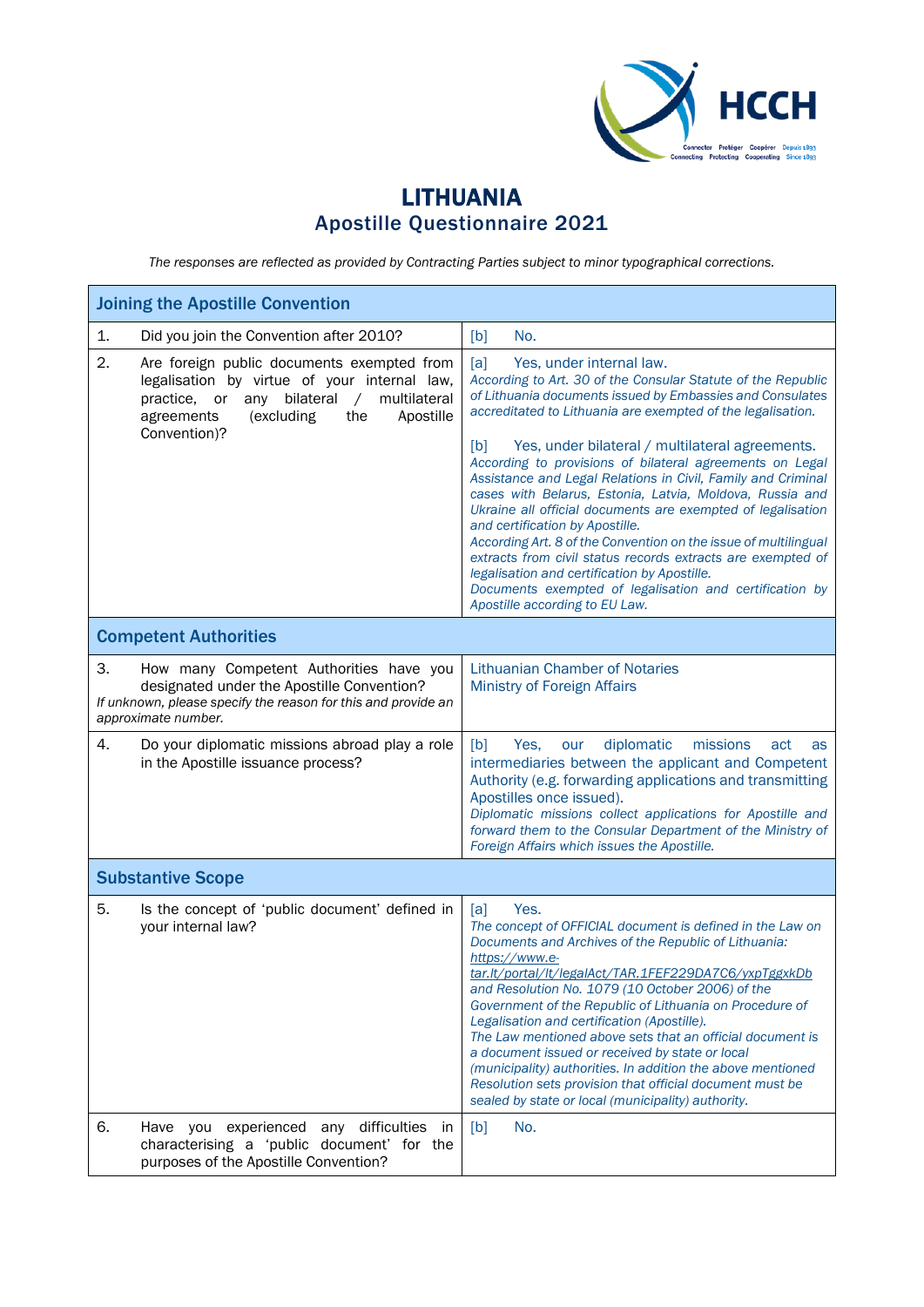| 7.  | Has the exclusion of 'documents executed by<br>diplomatic or consular agents' (Art. 1(3)(a)) from<br>the scope of the Apostille Convention given rise<br>to any difficulties?                                                                                                | No.<br>$\lceil c \rceil$                                                                                                                                                                                                   |              |              |
|-----|------------------------------------------------------------------------------------------------------------------------------------------------------------------------------------------------------------------------------------------------------------------------------|----------------------------------------------------------------------------------------------------------------------------------------------------------------------------------------------------------------------------|--------------|--------------|
| 8.  | Do you think this Art. 1(3)(a) exclusion is justified<br>in the context of the modern operation of the<br>Convention?                                                                                                                                                        | Yes.<br>[a]                                                                                                                                                                                                                |              |              |
| 9.  | Has the exclusion of 'administrative documents<br>dealing directly with commercial or customs<br>operations' (Art. $1(3)(b)$ ) from the scope of the<br>Apostille<br>Convention<br>rise<br>given<br>to<br>any<br>difficulties?                                               | $\lceil c \rceil$<br>No.                                                                                                                                                                                                   |              |              |
| 10. | Do you think this Art. 1(3)(b) exclusion is justified<br>in the context of the modern operation of the<br>Convention?                                                                                                                                                        | Yes.<br>[a]                                                                                                                                                                                                                |              |              |
| 11. | Do you issue (outgoing) or accept (incoming)                                                                                                                                                                                                                                 |                                                                                                                                                                                                                            | <b>Issue</b> | Accept       |
|     | Apostilles for any of the following categories of<br>document?                                                                                                                                                                                                               | Certificates of origin                                                                                                                                                                                                     | X            | X            |
|     |                                                                                                                                                                                                                                                                              | <b>Export licences</b>                                                                                                                                                                                                     | X            | X            |
|     |                                                                                                                                                                                                                                                                              | Import licences                                                                                                                                                                                                            | X            | X            |
|     |                                                                                                                                                                                                                                                                              | Health and safety certificates<br>issued by the relevant<br>government authorities or<br>agencies                                                                                                                          | X            | X            |
|     |                                                                                                                                                                                                                                                                              | Certificates of products<br>registration                                                                                                                                                                                   | X            | X            |
|     |                                                                                                                                                                                                                                                                              | Certificates of conformity                                                                                                                                                                                                 | X            | X            |
|     |                                                                                                                                                                                                                                                                              | End user certificates<br>(i.e. documents certifying that the<br>buyer is the end user of acquired<br>goods)                                                                                                                | X            | X            |
|     |                                                                                                                                                                                                                                                                              | Commercial invoices                                                                                                                                                                                                        | $\mathsf{X}$ | $\mathsf{X}$ |
|     | <b>Apostille Process</b>                                                                                                                                                                                                                                                     |                                                                                                                                                                                                                            |              |              |
|     | <b>Certification of Public Documents</b>                                                                                                                                                                                                                                     |                                                                                                                                                                                                                            |              |              |
| 12. | Do any of your public documents require some<br>No, an intermediate certification is not required<br>[b]<br>other intermediate certification before the<br>for any public document; Apostilles are issued directly<br>issuance of an Apostille?<br>upon the public document. |                                                                                                                                                                                                                            |              |              |
|     | <b>Requesting an Apostille (Outgoing)</b>                                                                                                                                                                                                                                    |                                                                                                                                                                                                                            |              |              |
| 13. | How can an Apostille be requested?                                                                                                                                                                                                                                           | [a]<br>In person.                                                                                                                                                                                                          |              | X            |
|     |                                                                                                                                                                                                                                                                              | $[b]$<br>By post.                                                                                                                                                                                                          |              | X            |
|     |                                                                                                                                                                                                                                                                              | By email.<br>[c]                                                                                                                                                                                                           |              |              |
|     |                                                                                                                                                                                                                                                                              | Through a website.<br>[d]                                                                                                                                                                                                  |              |              |
|     |                                                                                                                                                                                                                                                                              | Other.<br>[e]<br>Persons being abroad may submit an application for<br>approval certificate (Apostille) of documents issued<br>by the institutions of Lithuania, to a diplomatic<br>mission or consular post of Lithuania. |              | X.           |
| 14. | When issuing an Apostille, do you enquire about<br>the State of destination?                                                                                                                                                                                                 | Sometimes.<br>[c]<br>If this is important for any reason or when in doubt of.                                                                                                                                              |              |              |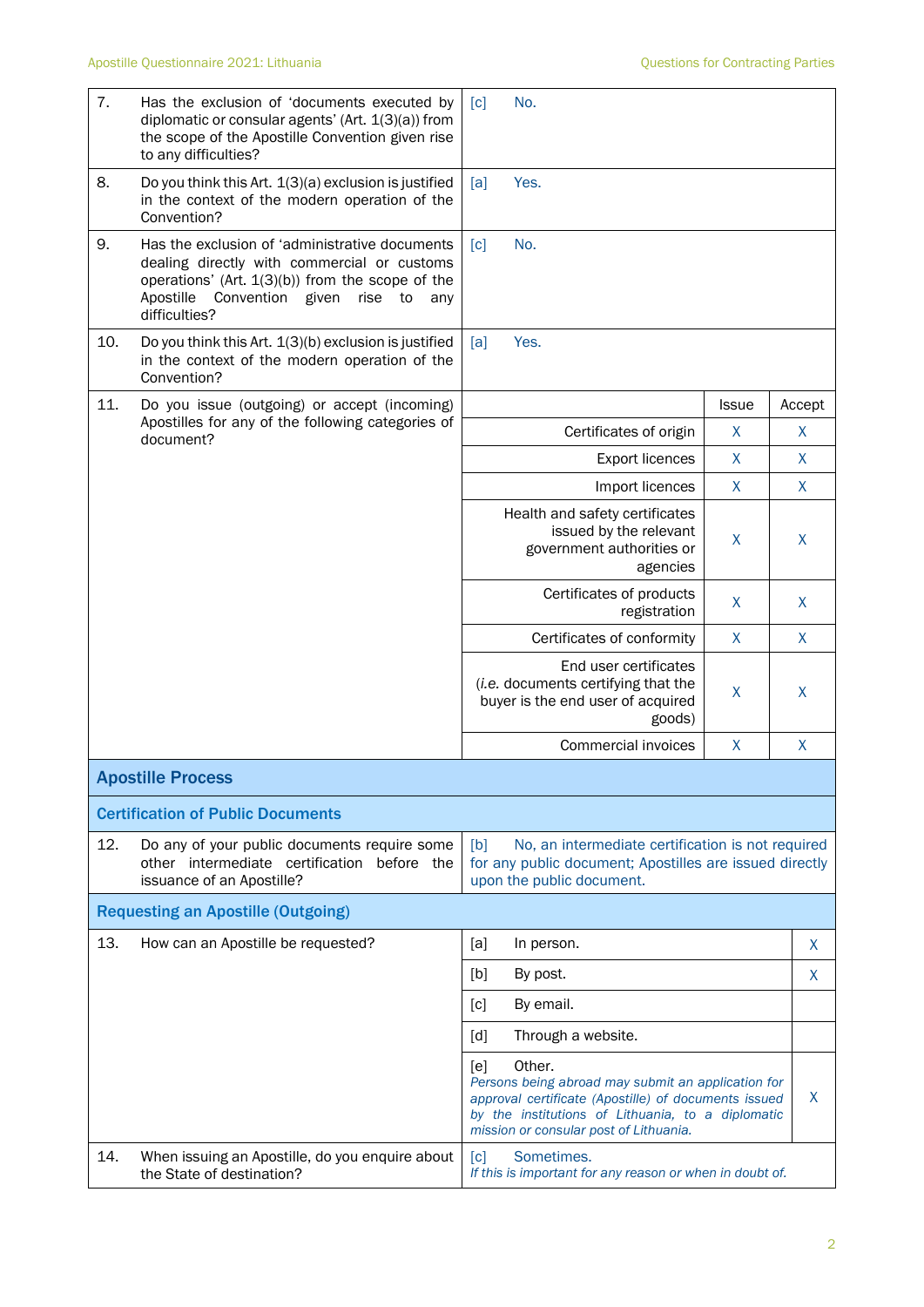| 15. | How long does it take for an Apostille to be<br>issued?                                                                                                                                                                                       | In-person request<br>(paper Apostille)                                                                                                                                                          | Other requests<br>(from the time of<br>receipt) (paper<br>Apostille)                                                                  | e-Apostille requests |    |
|-----|-----------------------------------------------------------------------------------------------------------------------------------------------------------------------------------------------------------------------------------------------|-------------------------------------------------------------------------------------------------------------------------------------------------------------------------------------------------|---------------------------------------------------------------------------------------------------------------------------------------|----------------------|----|
|     |                                                                                                                                                                                                                                               | On the spot                                                                                                                                                                                     | <b>Within five</b><br>working days                                                                                                    |                      |    |
| 16. | Does your Competent Authority impose a fee for<br>issuing an Apostille?                                                                                                                                                                       | [a]<br>12 € + 21 % VAT                                                                                                                                                                          | Yes, a single price for all Apostilles.                                                                                               |                      |    |
|     | <b>Issuing an Apostille (Outgoing)</b>                                                                                                                                                                                                        |                                                                                                                                                                                                 |                                                                                                                                       |                      |    |
| 17. | How is the origin of a public document verified<br>for the purpose of issuing an Apostille (i.e.<br>verification of the authenticity of the signature,<br>the capacity of the signer, and the identity of the<br>seal / stamp (Art. $5(2)$ )? | [b]<br>Multiple Competent Authorities.<br><b>Multiple</b><br>databases<br>$\lceil v \rceil$<br>separate<br>sample<br>of<br>signatures / seals / stamps, some in paper form, some<br>electronic. |                                                                                                                                       |                      |    |
| 18. | How does a Competent Authority address<br>situations where it is unable to verify the origin<br>of the public document?                                                                                                                       | The Competent Authority will contact the issuing<br>[a]<br>authority to confirm authenticity, issue the Apostille,<br>and then add the new signature, stamp or seal to the<br>database.         |                                                                                                                                       |                      |    |
| 19. | In what language(s) are the 10 standard items<br>of your Apostilles available?                                                                                                                                                                | [b]<br>In two languages.<br>English and Lithuanian                                                                                                                                              |                                                                                                                                       |                      |    |
| 20. | In what language(s) are the blank fields of your<br>Apostilles filled in?                                                                                                                                                                     | [a]<br>In one language.<br>English                                                                                                                                                              |                                                                                                                                       |                      |    |
| 21. | How are the blank fields of your Apostilles filled<br>in?                                                                                                                                                                                     | [b]<br>Using computer software.<br>Text of the document is filled in by computer, using dedicated<br>computer application.                                                                      |                                                                                                                                       |                      |    |
|     | <b>Apostille Registers</b>                                                                                                                                                                                                                    |                                                                                                                                                                                                 |                                                                                                                                       |                      |    |
| 22. | How is your Apostille register, required<br>by<br>Article 7, maintained?                                                                                                                                                                      | Multiple Competent Authorities.<br>[b]<br>A separate register for each Competent<br>$\lceil iv \rceil$<br>Authority, all in electronic form, but not all publicly<br>accessible online.         |                                                                                                                                       |                      |    |
| 23. | What particulars are contained in your Apostille<br>register?                                                                                                                                                                                 | [a]<br>(required).                                                                                                                                                                              | Number and date of the Apostille                                                                                                      |                      | X  |
|     |                                                                                                                                                                                                                                               | [b]<br>(required).                                                                                                                                                                              | Name and capacity of the person signing<br>the document and $/$ or the name of<br>authority whose seal or stamp is affixed            |                      | X. |
|     |                                                                                                                                                                                                                                               | [c]<br>document.                                                                                                                                                                                | Name and / or type of underlying                                                                                                      |                      | X  |
|     |                                                                                                                                                                                                                                               | [d]<br>document.                                                                                                                                                                                | Description of the contents of underlying                                                                                             |                      | X  |
|     |                                                                                                                                                                                                                                               | [e]                                                                                                                                                                                             | Name of the applicant.                                                                                                                |                      | X  |
|     |                                                                                                                                                                                                                                               | State of destination.<br>$[f]$                                                                                                                                                                  |                                                                                                                                       |                      | X  |
|     |                                                                                                                                                                                                                                               | Copy of the Apostille.<br>[g]                                                                                                                                                                   |                                                                                                                                       |                      |    |
|     |                                                                                                                                                                                                                                               | $[h]$                                                                                                                                                                                           | Copy of the underlying document.                                                                                                      |                      |    |
|     |                                                                                                                                                                                                                                               | Other.<br>$[1]$                                                                                                                                                                                 |                                                                                                                                       |                      |    |
| 24. | Is there a limit to how long records can be<br>retained on the Apostille register?                                                                                                                                                            | Yes, other.<br>$\lceil c \rceil$<br>are kept for 100 years.                                                                                                                                     | According to the fact that the register of Apostille is together<br>a notarial register (of all performed notarial acts), the records |                      |    |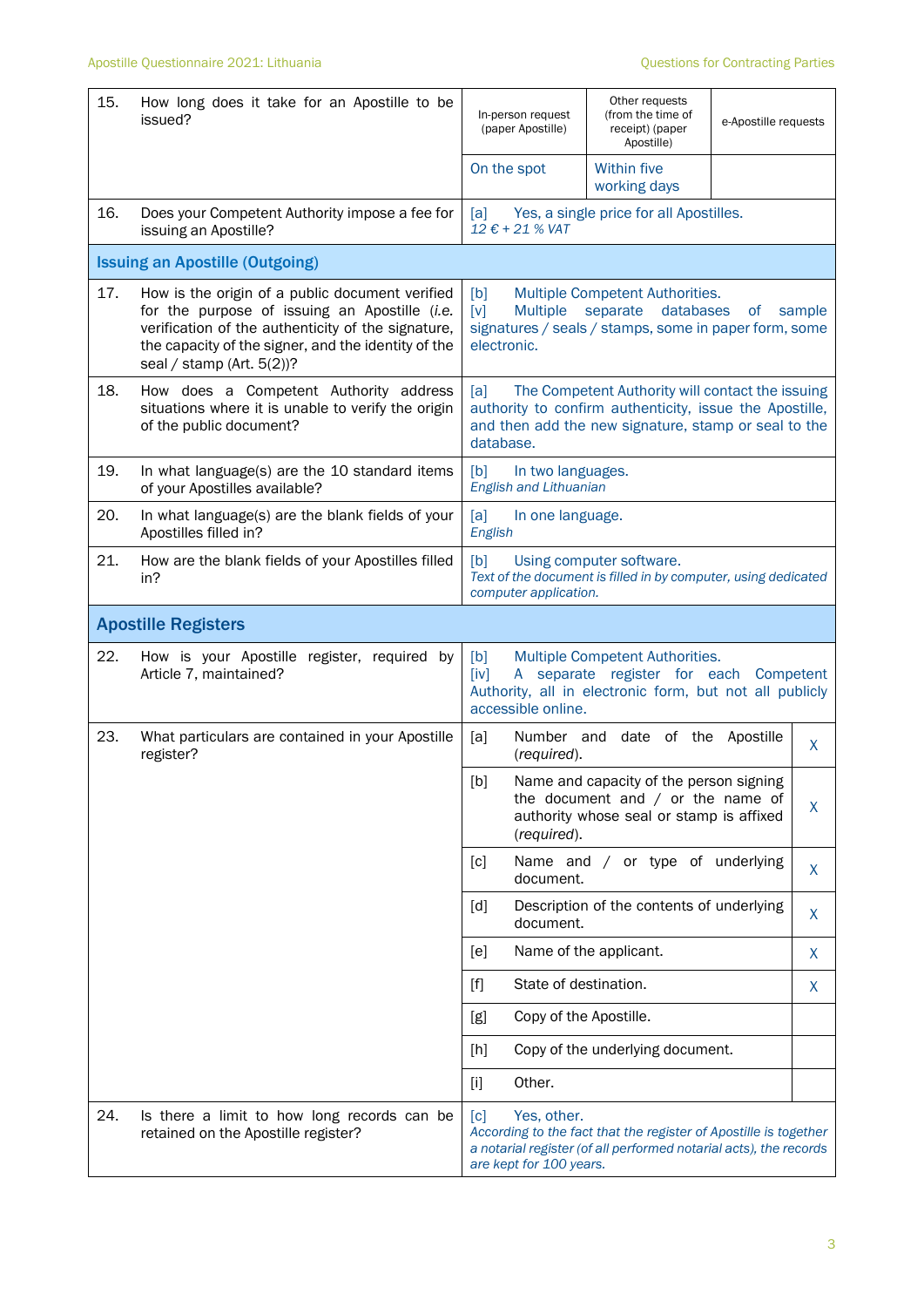| 25. | If your register is not publicly accessible, how<br>frequently do your Competent Authorities<br>receive requests to verify an Apostille they have<br>issued in the register?                   | [f]                                                                                                                                                                                                                                                                                                                                                                                                                                                                                                                                 | Unknown.                                                                                                                  |   |
|-----|------------------------------------------------------------------------------------------------------------------------------------------------------------------------------------------------|-------------------------------------------------------------------------------------------------------------------------------------------------------------------------------------------------------------------------------------------------------------------------------------------------------------------------------------------------------------------------------------------------------------------------------------------------------------------------------------------------------------------------------------|---------------------------------------------------------------------------------------------------------------------------|---|
|     | <b>Technology &amp; the e-APP</b>                                                                                                                                                              |                                                                                                                                                                                                                                                                                                                                                                                                                                                                                                                                     |                                                                                                                           |   |
| 26. | Under your internal law, do you recognise<br>electronic / digital signatures as functionally<br>equivalent to handwritten signatures (i.e. can a<br>public document be signed electronically)? | Yes.<br>[a]<br>Law on Document and Archives of the Republic of Lithuania,<br>entered into force in December 5, 1995. It establishes that a<br>document is information recorded in the course of activities<br>of a legal person established in the Republic of Lithuania or<br>a foreign state, another organization or their subdivision<br>(hereinafter - legal person) or a natural person, regardless of<br>the method, form and medium of its submission.<br>https://e-<br>seimas.lrs.lt/portal/legalAct/lt/TAD/TAIS.23066/asr |                                                                                                                           |   |
| 27. | Under your internal law, are public documents<br>executed, or able to be executed, in electronic<br>form (whether or not they are to be used abroad<br>under the Convention)?                  | [a]                                                                                                                                                                                                                                                                                                                                                                                                                                                                                                                                 | Yes.                                                                                                                      |   |
|     | For Parties that answered yes to Q27.<br>27.1. What categories of public documents are                                                                                                         | [a]                                                                                                                                                                                                                                                                                                                                                                                                                                                                                                                                 | All public documents.                                                                                                     |   |
|     | executed, or able to be executed, in electronic<br>form (whether or not they are to be used abroad<br>under the Convention)?                                                                   | [b]                                                                                                                                                                                                                                                                                                                                                                                                                                                                                                                                 | Civil status documents (e.g. birth, death<br>certificates)<br>marriage<br>and<br>and<br>certificates of non-impediment.   | X |
|     |                                                                                                                                                                                                | [c]                                                                                                                                                                                                                                                                                                                                                                                                                                                                                                                                 | Other<br>administrative<br>documents<br>(including decisions from administrative<br>tribunals or decision-making bodies). | X |
|     |                                                                                                                                                                                                | [d]                                                                                                                                                                                                                                                                                                                                                                                                                                                                                                                                 | Extracts from commercial registers and<br>other registers.                                                                | X |
|     |                                                                                                                                                                                                | [ <sub>e</sub> ]                                                                                                                                                                                                                                                                                                                                                                                                                                                                                                                    | Notarial authentications of signatures.                                                                                   |   |
|     |                                                                                                                                                                                                | [f]                                                                                                                                                                                                                                                                                                                                                                                                                                                                                                                                 | Other notarial acts.                                                                                                      |   |
|     |                                                                                                                                                                                                | [g]                                                                                                                                                                                                                                                                                                                                                                                                                                                                                                                                 | education<br>Diplomas<br>other<br>and<br>documents.                                                                       |   |
|     |                                                                                                                                                                                                | [h]                                                                                                                                                                                                                                                                                                                                                                                                                                                                                                                                 | Court documents, including judgments.                                                                                     |   |
|     |                                                                                                                                                                                                | $[1]$                                                                                                                                                                                                                                                                                                                                                                                                                                                                                                                               | Patents or other documents pertaining to<br>intellectual property rights.                                                 |   |
|     |                                                                                                                                                                                                | [j                                                                                                                                                                                                                                                                                                                                                                                                                                                                                                                                  | Documents relating to adoptions.                                                                                          |   |
|     |                                                                                                                                                                                                | [k]                                                                                                                                                                                                                                                                                                                                                                                                                                                                                                                                 | Translations.                                                                                                             |   |
|     |                                                                                                                                                                                                | $[1]$                                                                                                                                                                                                                                                                                                                                                                                                                                                                                                                               | Medical or health certificates.                                                                                           |   |
|     |                                                                                                                                                                                                | $\lceil m \rceil$                                                                                                                                                                                                                                                                                                                                                                                                                                                                                                                   | Criminal records.                                                                                                         |   |
|     |                                                                                                                                                                                                | [n]                                                                                                                                                                                                                                                                                                                                                                                                                                                                                                                                 | Import or export licences.                                                                                                |   |
|     |                                                                                                                                                                                                | [0]                                                                                                                                                                                                                                                                                                                                                                                                                                                                                                                                 | Certificates of origin.                                                                                                   |   |
|     |                                                                                                                                                                                                | [p]                                                                                                                                                                                                                                                                                                                                                                                                                                                                                                                                 | Certificates of conformity.                                                                                               |   |
|     |                                                                                                                                                                                                | [q]                                                                                                                                                                                                                                                                                                                                                                                                                                                                                                                                 | Other.                                                                                                                    |   |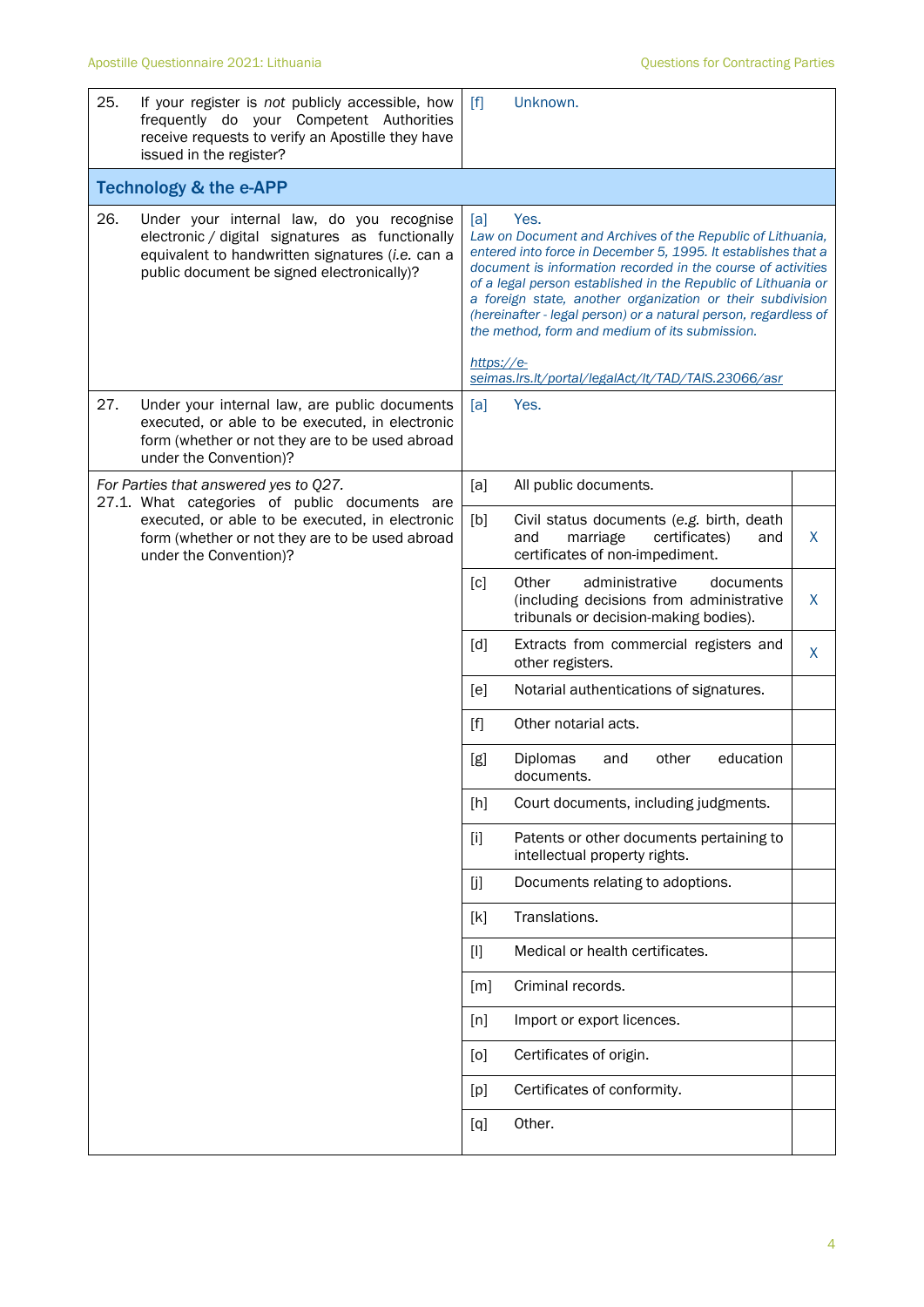|     | For Parties that answered yes to Q27.<br>27.2. Approximately what percentage of your public<br>documents are originally executed in electronic<br>form (whether or not they are to be used abroad<br>under the Convention)? | Competent authorities do not collect data                                                                                                                                                               |      |
|-----|-----------------------------------------------------------------------------------------------------------------------------------------------------------------------------------------------------------------------------|---------------------------------------------------------------------------------------------------------------------------------------------------------------------------------------------------------|------|
| 28. | Do you issue e-Apostilles?                                                                                                                                                                                                  | No.<br>[b]<br>We are studying the use of e-Apostilles and plan<br>$\left\lceil i \right\rceil$<br>to implement the e-Apostille component.<br>Future provisions of this service are under consideration. |      |
|     | For Parties that answered no to Q28.                                                                                                                                                                                        | [a]<br>Internal law limitations.                                                                                                                                                                        | X    |
|     | 28.1. What challenges are you facing that may prevent<br>you from implementing the e-Apostille?                                                                                                                             | [b]<br>Judicial or administrative structure.                                                                                                                                                            |      |
|     |                                                                                                                                                                                                                             | Implementation challenges (e.g. lack of<br>[c]<br>resources, lack of infrastructure).                                                                                                                   |      |
|     |                                                                                                                                                                                                                             | [d]<br>Cost.                                                                                                                                                                                            |      |
|     |                                                                                                                                                                                                                             | System interoperability / compatibility.<br>[e]                                                                                                                                                         |      |
|     |                                                                                                                                                                                                                             | Security concerns.<br>[f]                                                                                                                                                                               |      |
|     |                                                                                                                                                                                                                             | Other.<br>[g]                                                                                                                                                                                           |      |
|     | For Parties that answered no to Q28.<br>28.2. How do you issue an Apostille for a public<br>document executed in electronic form?                                                                                           | By paper Apostille, attached to a hard copy of the<br>[b]<br>electronic public document.                                                                                                                |      |
| 29. | Are your authorities<br>equipped to<br>accept<br>incoming e-Apostilles?                                                                                                                                                     | Yes, all e-Apostilles can be processed.<br>[a]                                                                                                                                                          |      |
| 30. | Do you maintain an e-Register?                                                                                                                                                                                              | [b]<br>No.<br>We are studying the use of an e-Register and<br>ſiΙ<br>plan to implement the e-Register component.<br>Future provisions of this service are under consideration.                          |      |
|     | For Parties that answered no to Q30.                                                                                                                                                                                        | [a]<br>Internal law limitations.                                                                                                                                                                        | X.   |
|     | 30.1. What challenges are you facing that may prevent<br>you from implementing the e-Register?                                                                                                                              | [b]<br>Judicial or administrative structure.                                                                                                                                                            |      |
|     |                                                                                                                                                                                                                             | Implementation challenges (e.g. lack of<br>[c]<br>resources, lack of infrastructure).                                                                                                                   |      |
|     |                                                                                                                                                                                                                             | [d]<br>Cost.                                                                                                                                                                                            |      |
|     |                                                                                                                                                                                                                             | [e]<br>System interoperability / compatibility.                                                                                                                                                         |      |
|     |                                                                                                                                                                                                                             | $[f]$<br>Security concerns.                                                                                                                                                                             |      |
|     |                                                                                                                                                                                                                             | Other.<br>[g]                                                                                                                                                                                           |      |
| 31. | Have you been in contact with other Competent<br>Authorities that operate an e-APP component<br>and exchanged information and / or relevant<br>experience?                                                                  | Yes.<br>[a]<br>If necessary,<br>information shall be exchanged<br>representatives of the countries where such systems already<br>exist.                                                                 | with |
|     | <b>Issues with Apostilles</b>                                                                                                                                                                                               |                                                                                                                                                                                                         |      |
| 32. | Has an Apostille <i>issued</i> by your Competent<br>Authority ever been refused by the authorities of<br>another Contracting Party on the following                                                                         | [a]<br>Form requirements (e.g. square-shaped,<br>sides of at least nine centimetres, border,<br>ink, etc).                                                                                              |      |
|     | grounds:                                                                                                                                                                                                                    | The manner in which the Apostille was<br>[b]<br>affixed / attached<br>the<br>underlying<br>to<br>document.                                                                                              |      |
|     |                                                                                                                                                                                                                             | The Apostille was not signed.<br>[c]                                                                                                                                                                    |      |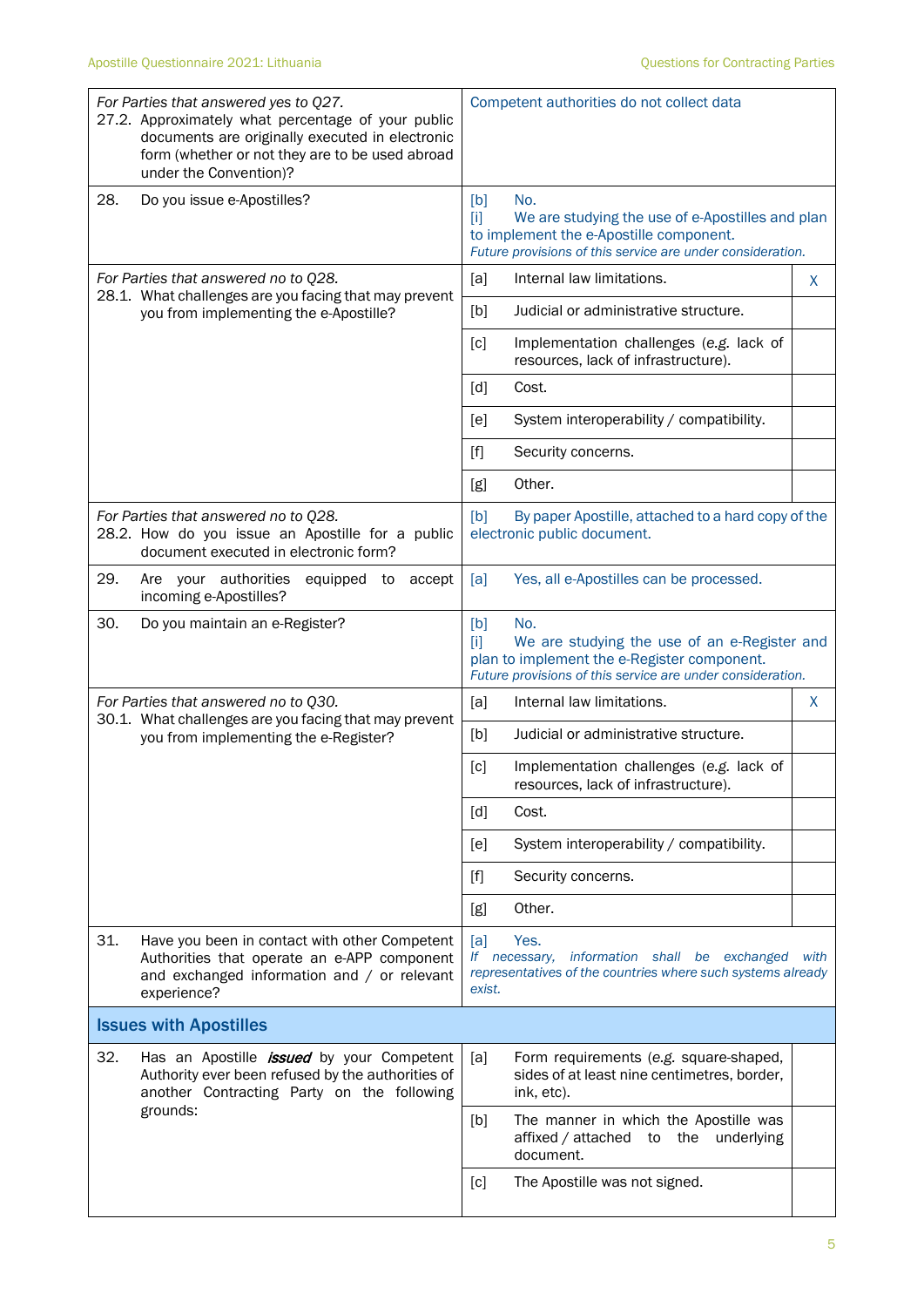|     |                                                                                                                                                          | [d]                                                                                                                                                                                                                                                 | of<br><b>One</b><br>the<br>standard<br>or<br>more<br>informational items were not filled in.        |    |
|-----|----------------------------------------------------------------------------------------------------------------------------------------------------------|-----------------------------------------------------------------------------------------------------------------------------------------------------------------------------------------------------------------------------------------------------|-----------------------------------------------------------------------------------------------------|----|
|     |                                                                                                                                                          | [e]                                                                                                                                                                                                                                                 | The Apostille was in electronic form (an<br>e-Apostille).                                           |    |
|     |                                                                                                                                                          | $[f] % \begin{center} % \includegraphics[width=\linewidth]{imagesSupplemental_3.png} % \end{center} % \caption { % Our method can be used for the use of the image. % Note that the \emph{Left:} \label{fig:case} \vspace{-1em} % \label{fig:case}$ | The underlying public document was in<br>electronic form.                                           |    |
|     |                                                                                                                                                          | [g]                                                                                                                                                                                                                                                 | The underlying public document had<br>expired / was not issued within a certain<br>timeframe.       |    |
|     |                                                                                                                                                          | [h]                                                                                                                                                                                                                                                 | The underlying document was not a<br>public document under the law of the<br>destination.           |    |
|     |                                                                                                                                                          | $[1]$                                                                                                                                                                                                                                               | Other.                                                                                              |    |
|     |                                                                                                                                                          | [j]                                                                                                                                                                                                                                                 | Unknown.                                                                                            | X  |
|     |                                                                                                                                                          | [k]                                                                                                                                                                                                                                                 | No / Not applicable.                                                                                |    |
| 33. | Has your Competent Authority ever been<br>requested by external Competent Authorities to<br>certify or confirm your procedure for issuing<br>Apostilles? | [b]                                                                                                                                                                                                                                                 | No.                                                                                                 |    |
| 34. | Has an Apostille received by your authorities<br>ever been refused on the following grounds:                                                             | [a]                                                                                                                                                                                                                                                 | The issuing State was not a Contracting<br>Party to the Apostille Convention.                       |    |
|     |                                                                                                                                                          | [b]                                                                                                                                                                                                                                                 | Form requirements (e.g. square-shaped,<br>sides of at least nine centimetres, border,<br>ink, etc). |    |
|     |                                                                                                                                                          | [c]                                                                                                                                                                                                                                                 | The manner in which the Apostille was<br>affixed / attached to the underlying<br>document.          |    |
|     |                                                                                                                                                          | [d]                                                                                                                                                                                                                                                 | The Apostille was not signed.                                                                       |    |
|     |                                                                                                                                                          | [e]                                                                                                                                                                                                                                                 | of<br>the<br>standard<br><b>One</b><br>more<br>or<br>informational items were not filled in.        |    |
|     |                                                                                                                                                          | $[f]$                                                                                                                                                                                                                                               | The Apostille was in electronic form (an<br>e-Apostille).                                           |    |
|     |                                                                                                                                                          | [g]                                                                                                                                                                                                                                                 | The underlying public document was in<br>electronic form.                                           |    |
|     |                                                                                                                                                          | [h]                                                                                                                                                                                                                                                 | The underlying public document had<br>expired / was not issued within a certain<br>timeframe.       |    |
|     |                                                                                                                                                          | $[1]$                                                                                                                                                                                                                                               | The underlying document was not a<br>public document under the law of the<br>destination.           |    |
|     |                                                                                                                                                          | [j]                                                                                                                                                                                                                                                 | Other.                                                                                              |    |
|     |                                                                                                                                                          | [k]                                                                                                                                                                                                                                                 | Unknown.                                                                                            | X. |